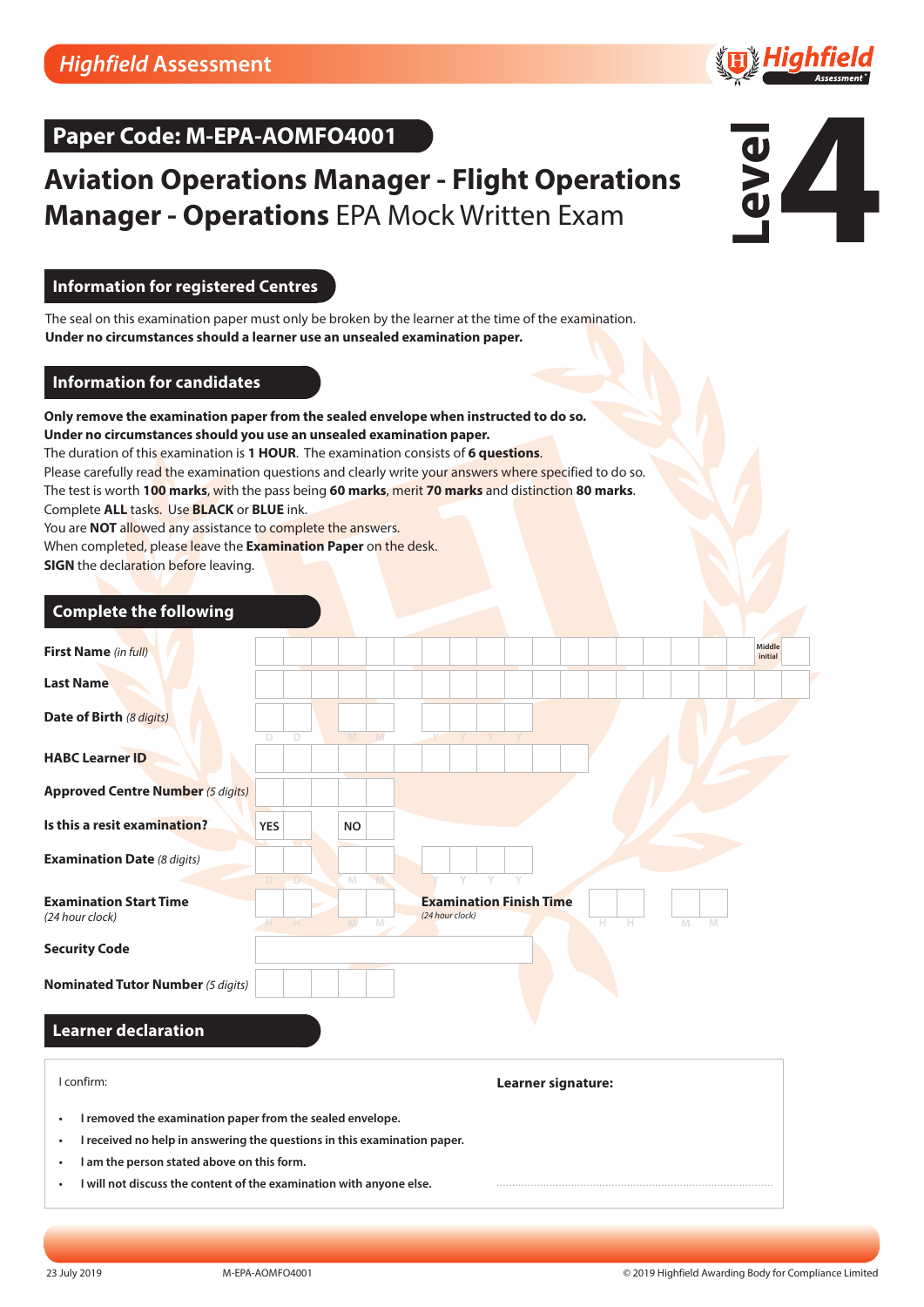

Describe the key aspects of change management and how you would effectively implement a change within your workplace.

| $\cdots$ |
|----------|
|          |
|          |
|          |
|          |
|          |
|          |
|          |
| .<br>.   |
|          |
| $\cdots$ |
| $\cdots$ |
|          |
|          |
|          |
| $\cdots$ |
|          |
|          |
|          |
|          |
|          |
|          |
|          |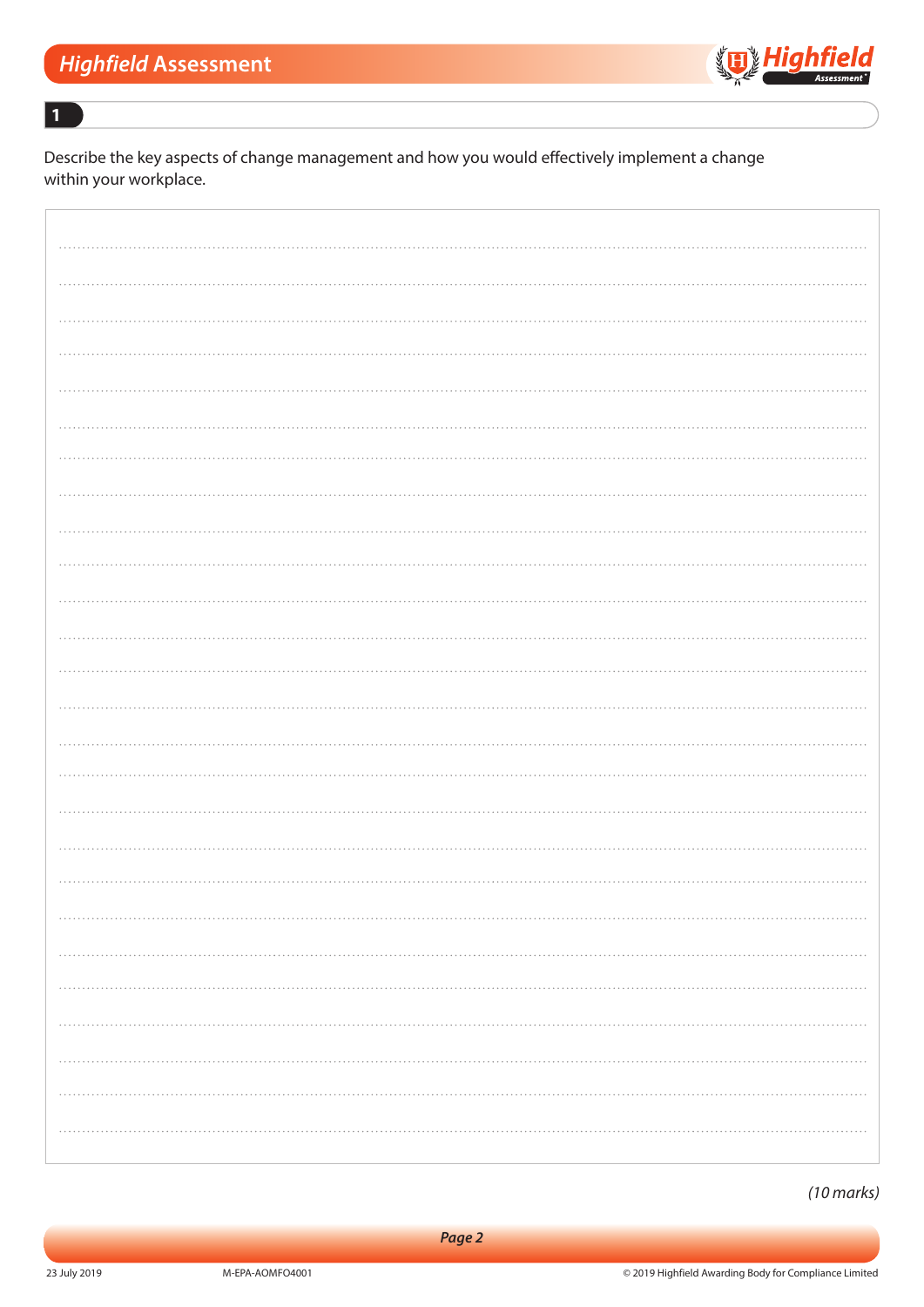

Outline the factors that must be considered when creating flight plans and explain when and why contingency arrangements may be required.

| $\cdots$ |
|----------|
| $\cdots$ |
|          |
|          |
|          |
|          |
|          |
|          |
| .        |
|          |
|          |
| $\cdots$ |
|          |
|          |
|          |
|          |
|          |
|          |
|          |
|          |
|          |
|          |
|          |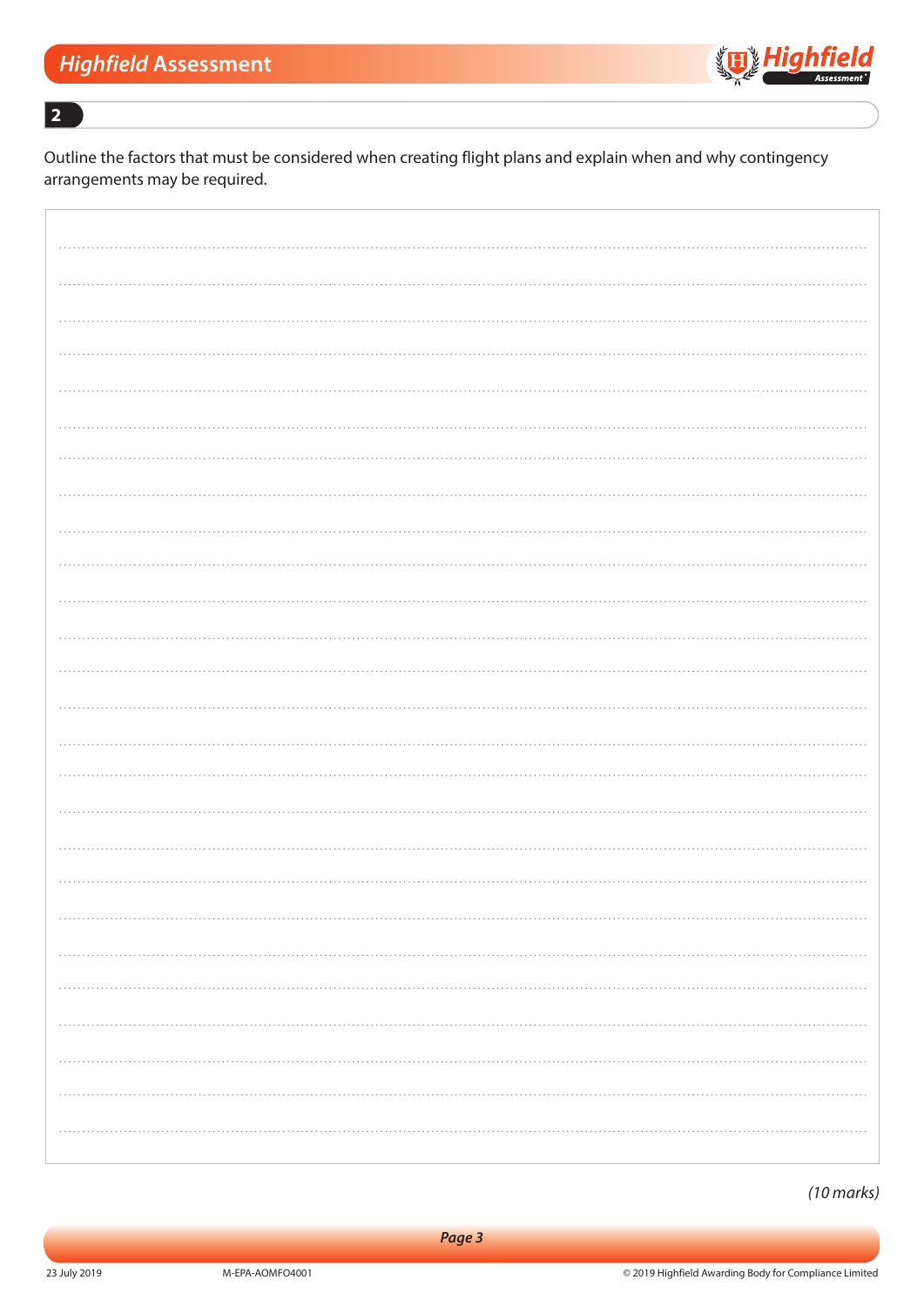

#### **3**

Explain the considerations you should make when allocating people and resources to a task. You should consider the following as part of your answer:

- how to ensure the safe and effective operation of your department
- how to maintain compliance with organisational policies and procedures

| $\cdots\cdots\cdots$ |
|----------------------|
|                      |
|                      |
|                      |
|                      |
|                      |
|                      |
|                      |
|                      |
|                      |
| .                    |
|                      |
|                      |
|                      |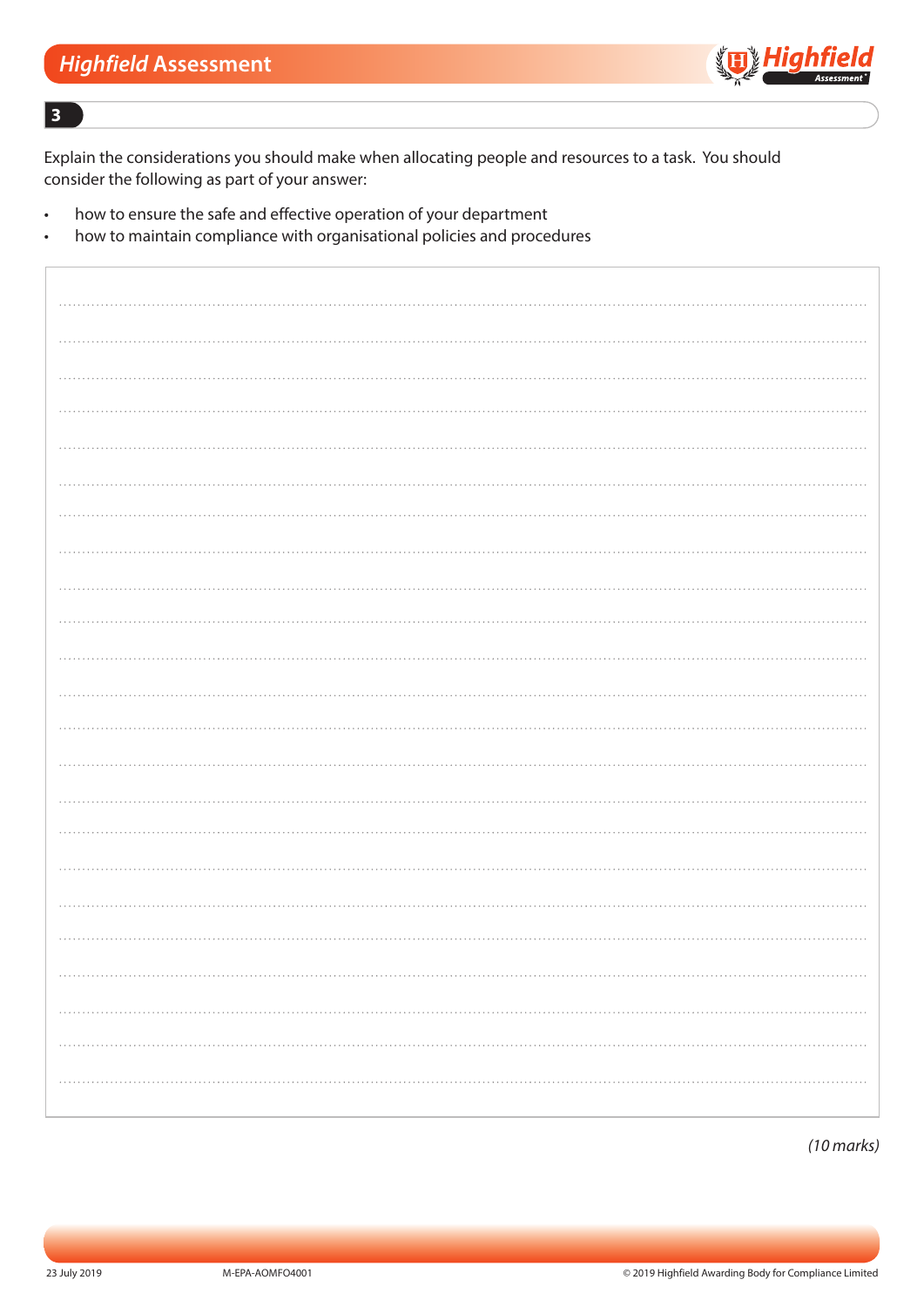

Identify **three** national or international agencies which affect your role and the operation of your department. You should include details of:

- their role and function within the industry
- the relevant reference sources and documents they produce
- legislation that they oversee

| $\cdots$ |
|----------|
|          |
|          |
| .        |
|          |
|          |
|          |
|          |
|          |
|          |
|          |
|          |
| .        |
|          |
|          |
|          |
|          |

*Page 5*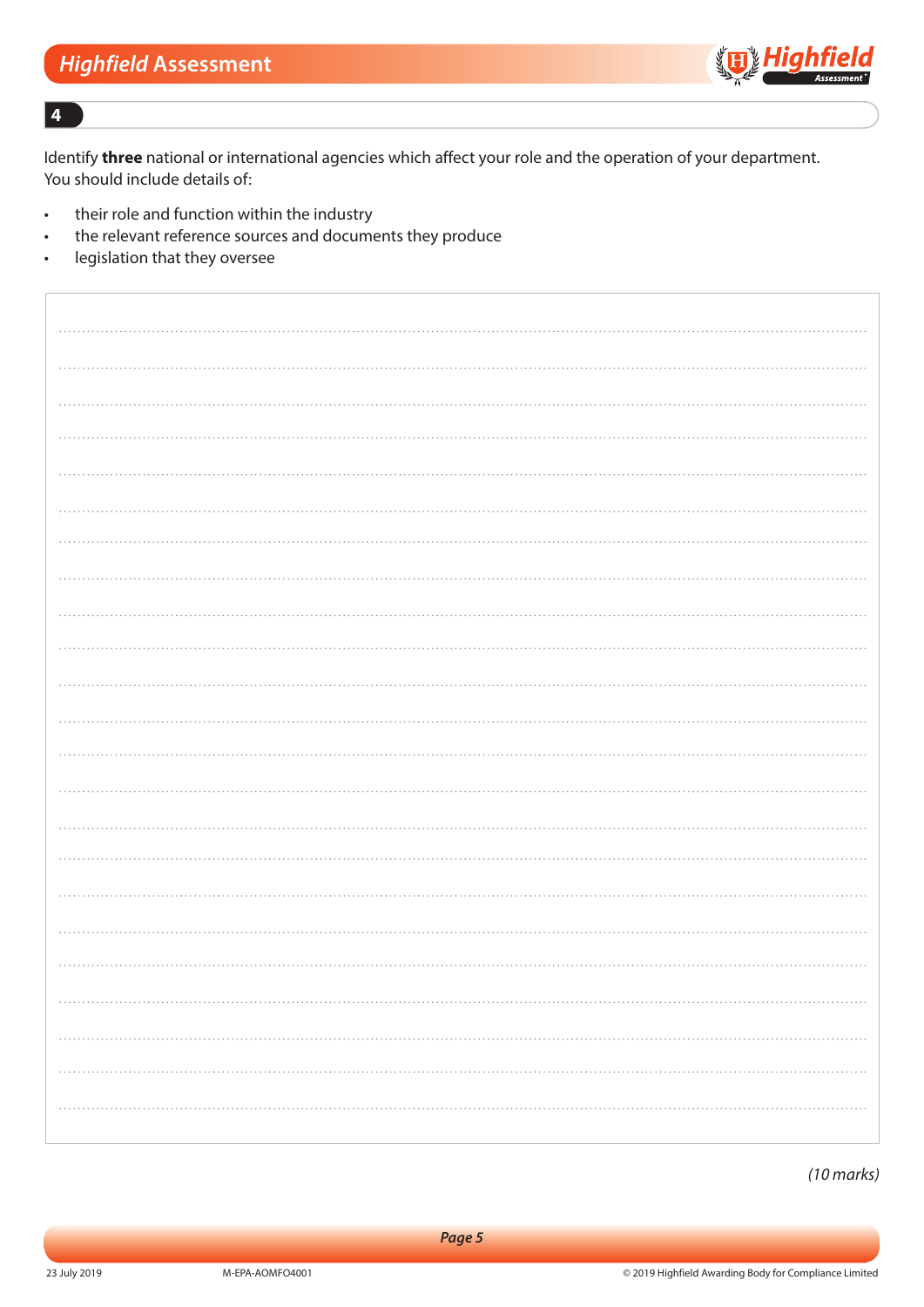

Explain how to safely and effectively co-ordinate the movement of an aircraft within the limits of your responsibility. You should consider the relevant:

- methods of communication
- documentation and sources of information
- airport operations
- ground handling procedures
- handover procedures

| . |
|---|
|   |
|   |
|   |
|   |
|   |
|   |
|   |
|   |
|   |
|   |
|   |
|   |
|   |
|   |
|   |
|   |
|   |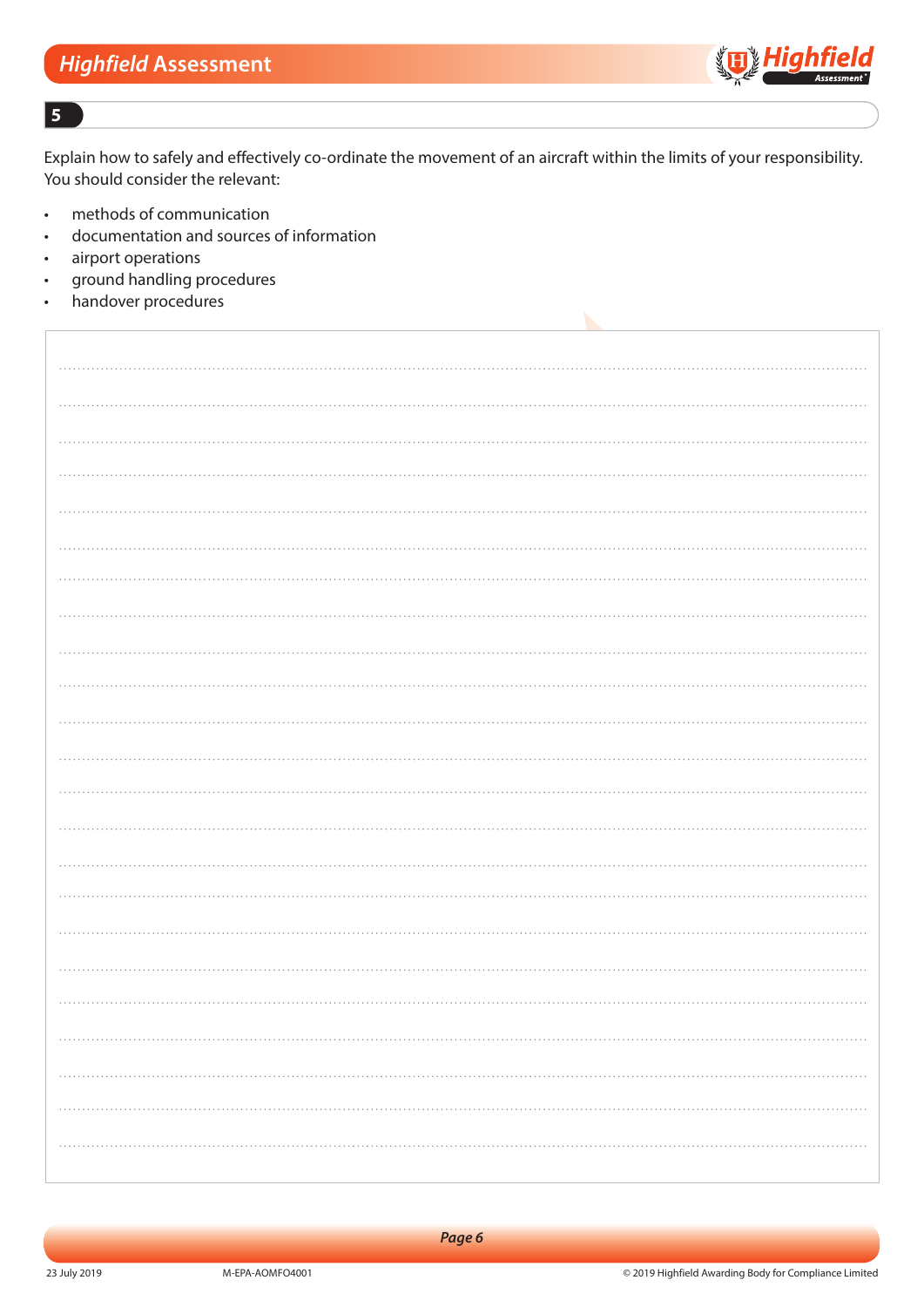

*(30 marks)*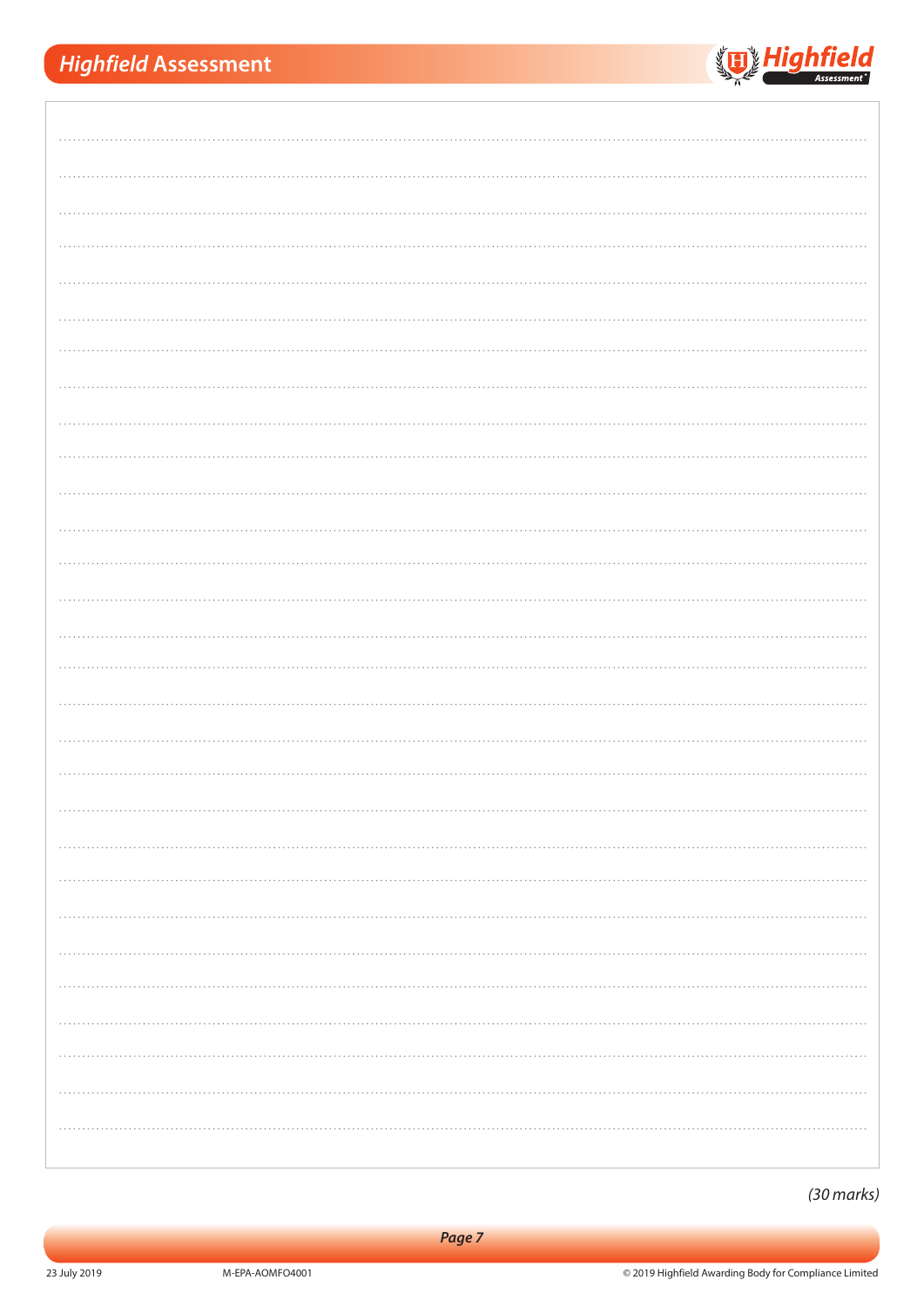

Discuss the effects that operational information can have on the planning and management of day-to-day flight operations. You should include details of:

- airfield conditions
- maintenance
- meteorological conditions
- NOTAMs
- any other relevant sources

| . |
|---|
|   |
|   |
|   |
|   |
|   |
|   |
|   |
|   |
|   |
|   |
|   |
|   |
|   |
|   |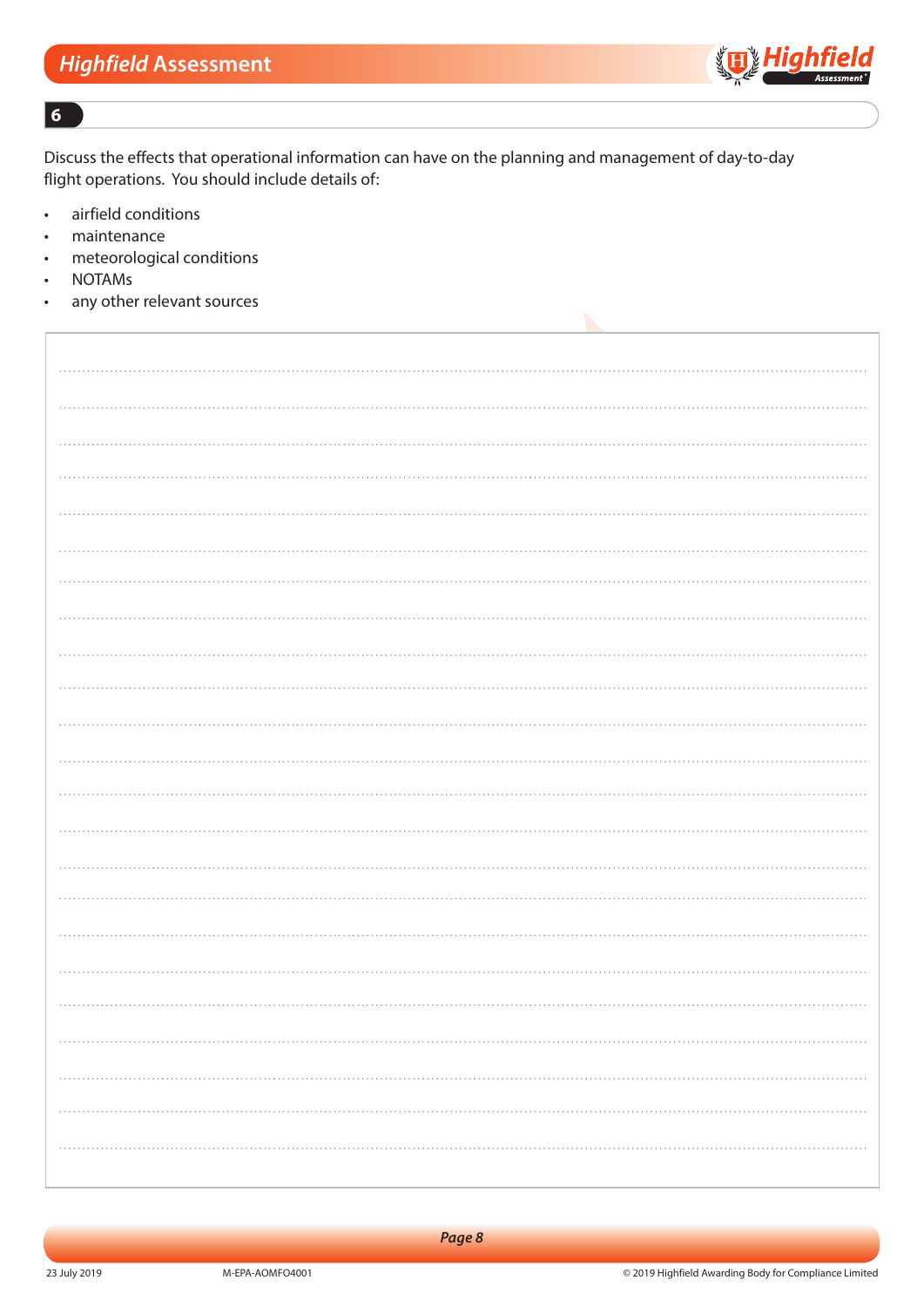

*(30 marks)*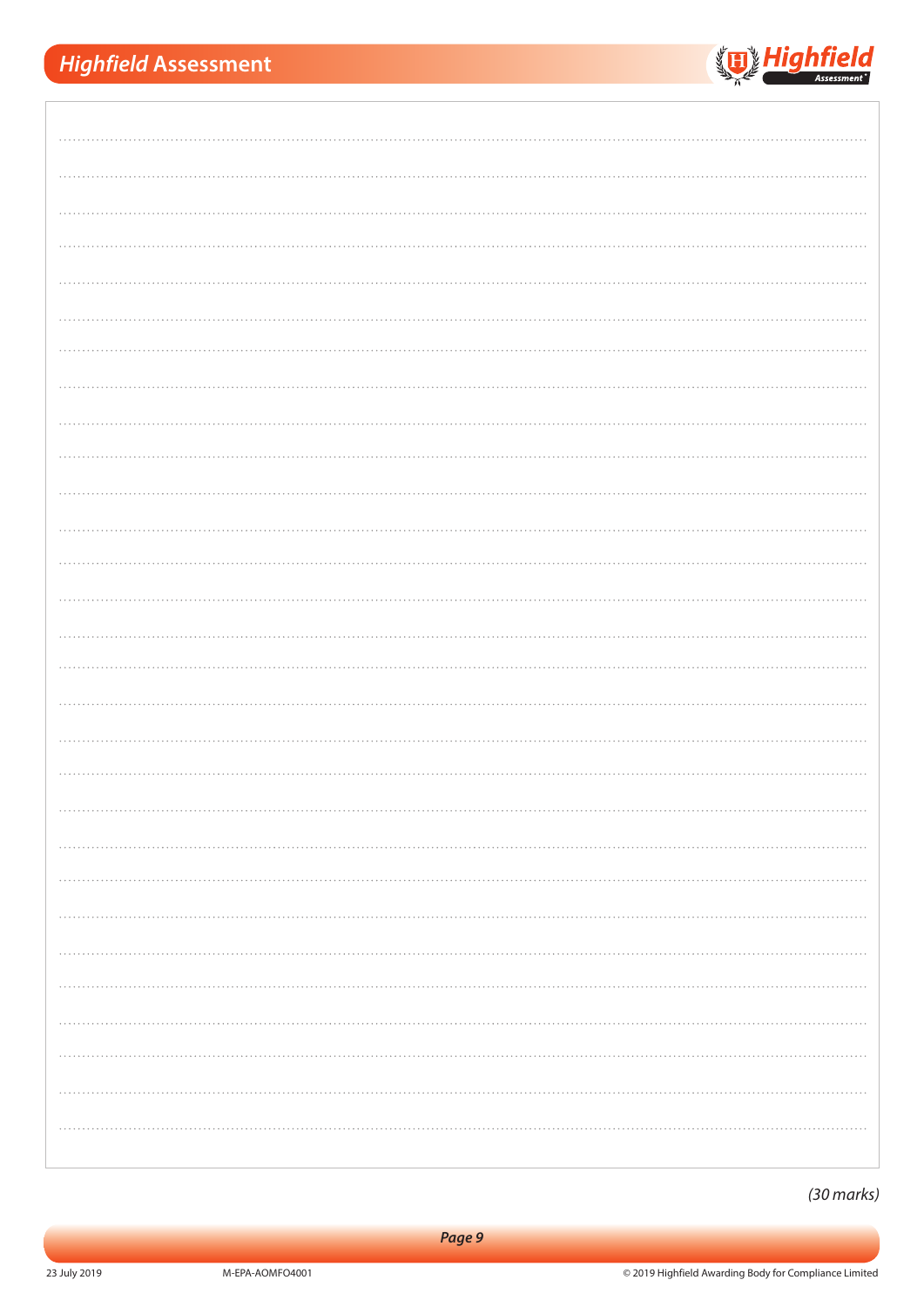

## **Page intentionally blank**

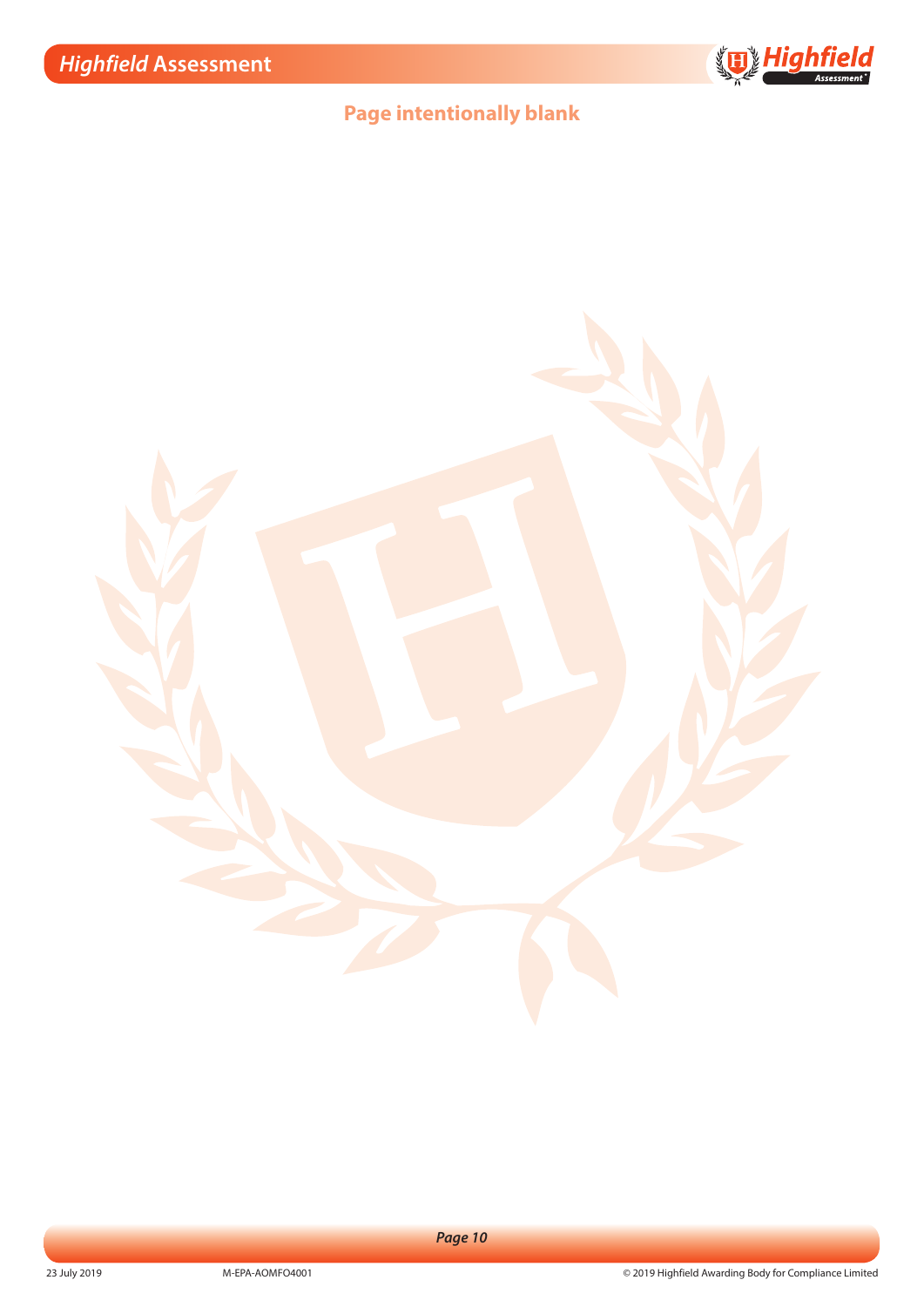

## **Page intentionally blank**



*Page 11*